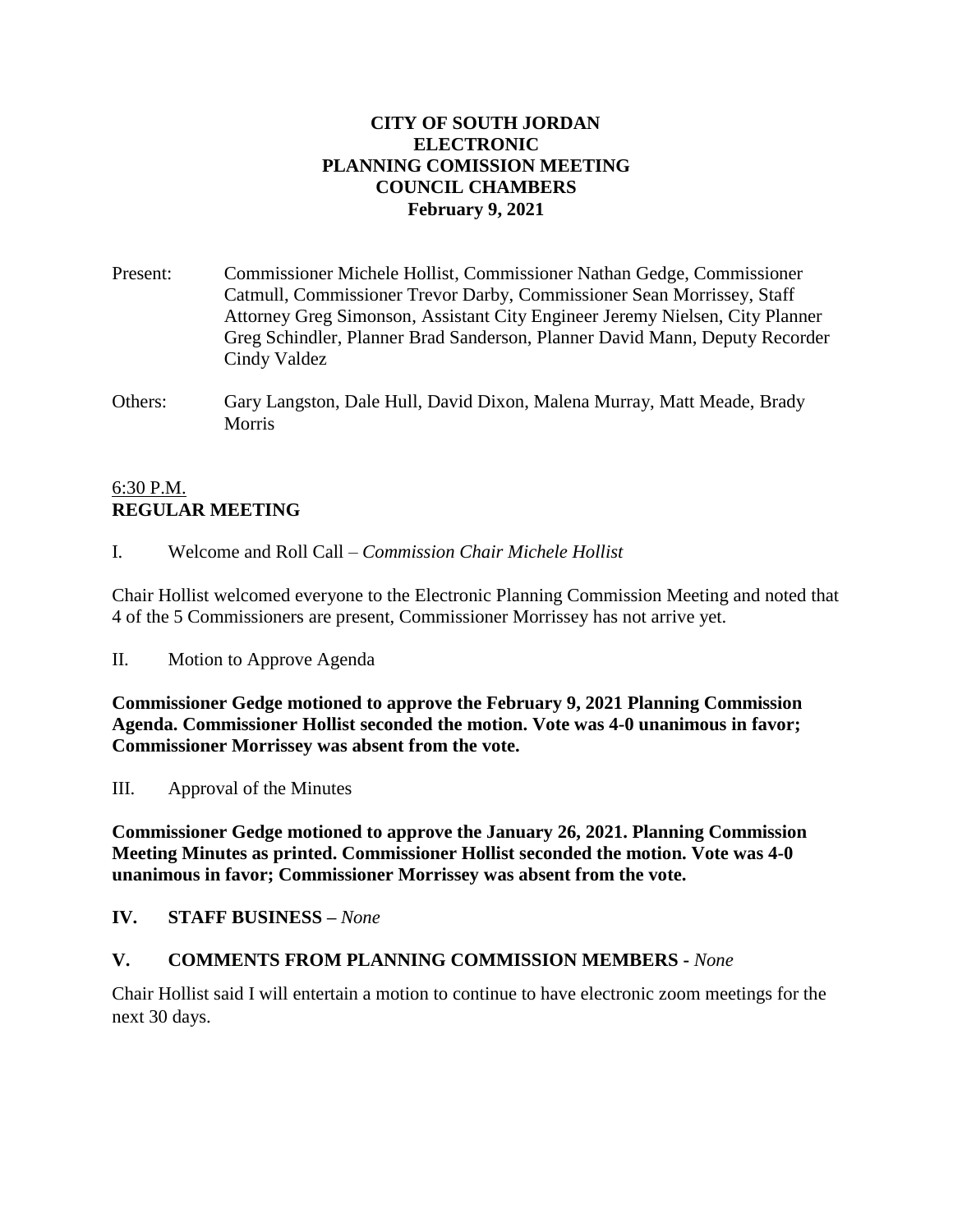**Commissioner Gedge motioned to continue to hold the Planning Commission Meeting virtually for the next 30 days. Commissioner Hollist seconded the motion. Vote was 4-0 unanimous in favor; Commissioner Morrissey was absent from the vote**

Chair Hollist read the Notice of Meeting without an Anchor Location due to Substantial Risk to Health and Safety.

I, Michelle Hollist, Chair of the South Jordan City Planning Commission, hereby determine that conducting the Planning Commission meeting at an anchor location presents a substantial risk to the health and safety of those who may be present at the anchor location. The President of the United States, The Governor of Utah, the Salt Lake County Health Department, Salt Lake County Mayor, the South Jordan City Mayor and City Council, and the World Health Organization have all recognized a global pandemic exists related to the new strain of the coronavirus, SARS- CoV-2 and outbreaks of the coronavirus disease COVID-19 that has now spread globally including in the State of UTAH. Due to the State of emergency caused by the global pandemic, the current situation in Utah and specifically in Salt Lake County, and the manner in which the COVID-19 virus spreads in groups, I find that conducting a meeting at an anchor location under the current state of public health emergency constitutes a substantial risk to the health and safety of those who may be present at the anchor location. According to information from State Epidemiology, the State is currently in an acceleration phase, which has the potential to threaten the State's healthcare system. This determination not to meet in an anchor location shall be valid for thirty days.

#### **VI. SUMMARY ACTION –** *None*

**VII. ACTION –** *None*

## **VIII. ADMINISTRATIVE PUBLIC HEARINGS –**

# **A. DAYBREAK VILLAGE 8 PLAT 5A 2ND AMMENDED SUBDIVISION AMENDMENT**

Location: Lots 826 through 828 Daybreak Village 8 Plat 5A File No: PLPLA202000376 Applicant: Daybreak Communities

City Planner Greg Schindler reviewed background information on this item from the staff report.

**Gary Langston, Daybreak Communities –** said Planner Schindler did a great job with the review, so I don't have anything more to add.

Commissioner Gedge said this is just for my own information. I'm assuming it's by City Code that we have to do subdivision amendments, or is there any way that this can be done administratively. This is a minor change in my opinion, I'm just wondering if having to make the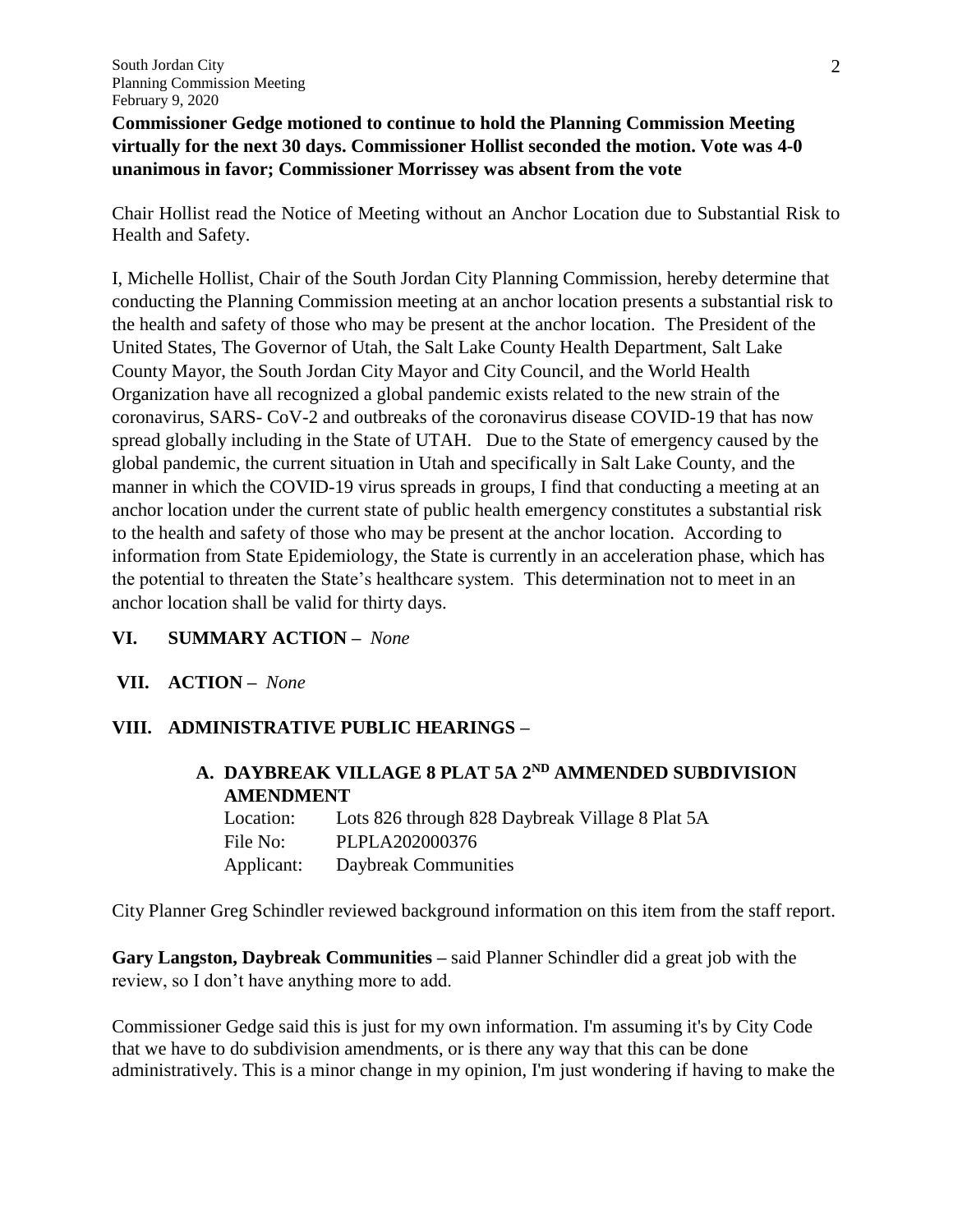applicant submit an application and come before the Planning Commission could there be a change for the future, or does that have to be done by City Council.

City Planner Schindler said actually, there are two ways to do this now. If it is by a subdivision amendment, and as long as they're not changing the boundaries of a subdivision they can do it through sort of outline adjustment, which is administrative. However, when a lot line adjustment is recorded with the County, the original outlines remain, and additional ones are added, so it makes it quite confusing for anybody who's looking at a map. In this case, you would end up with six separate parcels. We as staff would prefer that they continue to do subdivision amendments, and unfortunately subdivision amendments have to come before the Planning Commission for approval, but they do have the option to do it as a lot line adjustment.

Commissioner Gedge said thank you for explaining that in case these come up in the future.

Chair Hollist said I have a question for Mr. Langston. Can you tell me what changed between when you applied for this and now, does your builder come in or do you get a feel for what is a popular product and then adjust what you plan on building.

**Gary Langston, Daybreak Communities** – said that's a great question. So when we're putting together the plat we try to anticipate any and all types of homes that could fit on those lots for each builder. In some cases they elect to put something a little bigger, or smaller on the lot, and therefore, on occasion it does require that we do a plat amendments. It is not ideal, and it is not preferred, but it does happen on occasion and it's usually dictated by the homebuilder and their builders trying to put a certain size home on the lot.

Chair Hollist opened the Public Hearing to comments. There was none. She closed the Public Hearing.

**Commissioner Gedge motioned to approve File No. PLPLA202000376 as presented. Commissioner Hollist seconded the motion. Roll Call Vote was 4-0 unanimous in favor; Commissioner Morrissey was absent from the vote.**

## **B. DAYBREAK VILLAGE 11A PLAT 8 PRELIMINARY SUBDIVISION**

Location: Generally 11710 South 6905 West File No: PLPLA202000374 Applicant: Daybreak Communities

City Planner Greg Schindler reviewed background information on this item from the staff report.

Commissioner Gedge said it looks like there is a small park lot on the south west corner and looks like there's a future intersection, right there too, so if I'm reading that right, are there any potential traffic concerns with having that little parking lot right there on the corner of an intersection.

Assistant City Engineer Nielsen said that is a good question and maybe Mr. Langston can chime in on this, but I don't, I don't see any concerns. They are going to be local streets and there isn't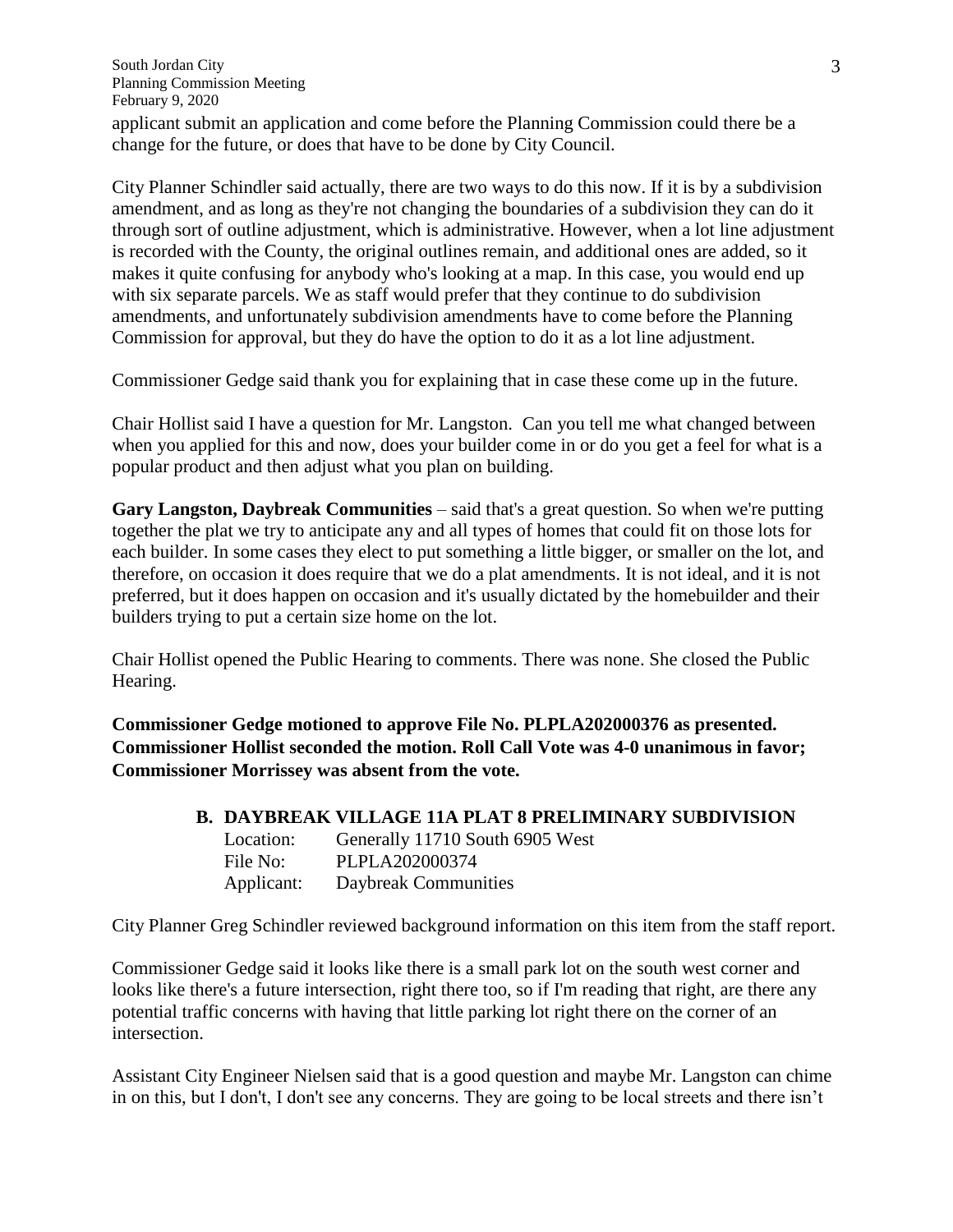South Jordan City Planning Commission Meeting February 9, 2020 going to be a traffic intersection or anything there, so I don't see any issues, but it may be a question for the applicant as well.

Commissioner Gedge said I will reserve that for Mr. Langston if he wants to chime in. It looks like it might not even be a four way stop sign but, the park is used for soccer practice or something like that, so what would street parking be like in this area.

Mr. Langston said relative to the other lots that park it may look bigger than what it actually is, it's not big enough to be a ball field, it's literally just a little local pocket park that will have grass and most likely place structure of some sort. It is not very big in size. I was trying to read what it says, but I think it's just under an acre. It's really meant more to be as the open space for the kind of the homes that front on to it, which are that particular type of product so, we agree with Mr. Nielsen that there's not a concern there, the traffic volumes on these roads are pretty slow.

Chair Hollist said on the satellite pictures it looks like there's something there right now, maybe construction? And some service to the west of this.

Mr. Langston said currently we have a couple of different things going on. You can kind of see three different rectangles, the two to the south, are where we currently have just storage yards for materials for construction activities. The one that's a little further to the north that outside of the project boundary is actually, a concrete wash out for the concrete trucks to wash out rather than just dump it in the storm drain and all the other weird places they tend to put that stuff, so it's a part of our normal operations for daybreak.

Chair Hollist said this is really far west, and there's a lot of land that hasn't been built in between where Daybreak is in there. Do you tend to build in continuously, and will there be things built before you get out there, or are you making a leap and jumping out west.

Mr. Langston said we're making a little bit of a jump, some of the maps that I've showed you guys in the past will show that there is a water tank that's kind of to the middle of this aerial photo, so from there back to prosperity were leaving it somewhat open at this point. It is reserved for a future village center that could have potentially some small commercial or retail in it. As you can see in the area where Village 11 A Plat 8 is, and 11 A Plats 1-7 were already approved, and all 7 of those are under construction. In this area that you're seeing from Daybreak Parkway to roughly South Jordan Parkway, which is off the screen. Over the course of the next 12 months we're going to construct about 1800 lots in this area and expect to have a handful of homes under construction by the end of the year that are for sale. We will also have 2 model home parks, one will be in what's called Village 11A plat 1, and the second one is in Village 11A Plat 6. It looks wide open and a bit of a jump right now, but I think if you were to drive out along Daybreak Parkway or 11800 south, you would realize that we're moving that way very quickly, and it will fill in quickly.

Chair Hollist opened the Public Hearing for comments. There was none. She closed the Public Hearing.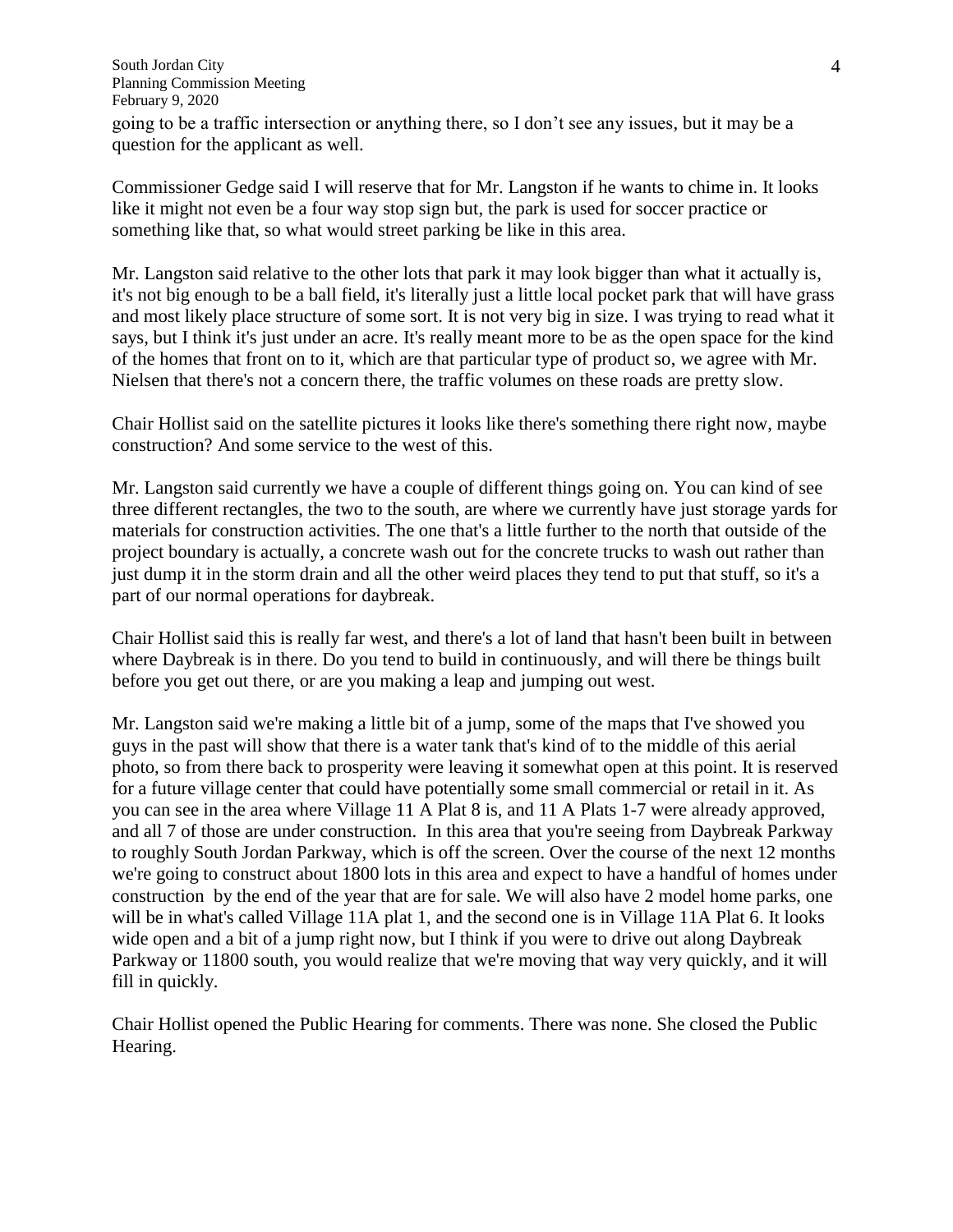**Commissioner Gedge motioned to approve Project No. PLPP202000374 subject to the following:** 

 **That all South Jordan City requirements are met prior to recording the plat. Commissioner Hollist seconded the motion. Roll Call Vote was 4-0 unanimous in favor; Commissioner Morrissey was absent from the vote.**

# **C. RIDGEPOINT LOT 201, FIRST AMENDMENT – SUBDIVISION AMENDMENT**

Location: 11439 South Andover Way File No: PLPLA202100016 Applicant: Copperleaf Master Association

Planner Brad Sanderson reviewed background information on this item from the staff report.

Chair Hollist said so this would be a three way light, is that Correct?

Planner Sanderson said that is correct.

Chair Hollist said in part would it have specifically a crosswalk for pedestrians that are trying to use the South Jordan canal trail.

Planner Sanderson said I don't know for sure, maybe Jeremy could answer that better.

Assistant City Engineer Nielsen said it should, but I haven't seen the details of that design. Typically, UDOT will do that to try and promote pedestrian activity, active transportation, and those types of things.

Chair Hollist said did this qualify for a light here even though it's not going to go through all the way across 11400 S just because of the size of the development?

Assistant City Engineer Nielsen said yes, because of the number of trips that will be coming out of that of that stub street it did warrant a traffic signal, and UDOT is pretty restrictive on traffic signals, so they considered it necessary.

Commissioner Catmull said I assume that these are both state roads (Redwood Road and 11400 S) so, will they synchronize the light between Redwood, 1300 S, and this road.

Assistant City Engineer Nielsen said yes, UDOT will be responsible for the signal coordination.

Commissioner Catmull said okay, I just wanted to make sure it was the same system, or could get kind of messy there.

Commissioner Gedge said I know that there's Hawthorn Academy elementary school just to the east of this property, and it looks like a triangle where the parking is, so is there any way to have their exit to be shared with this future light to minimize the point of access?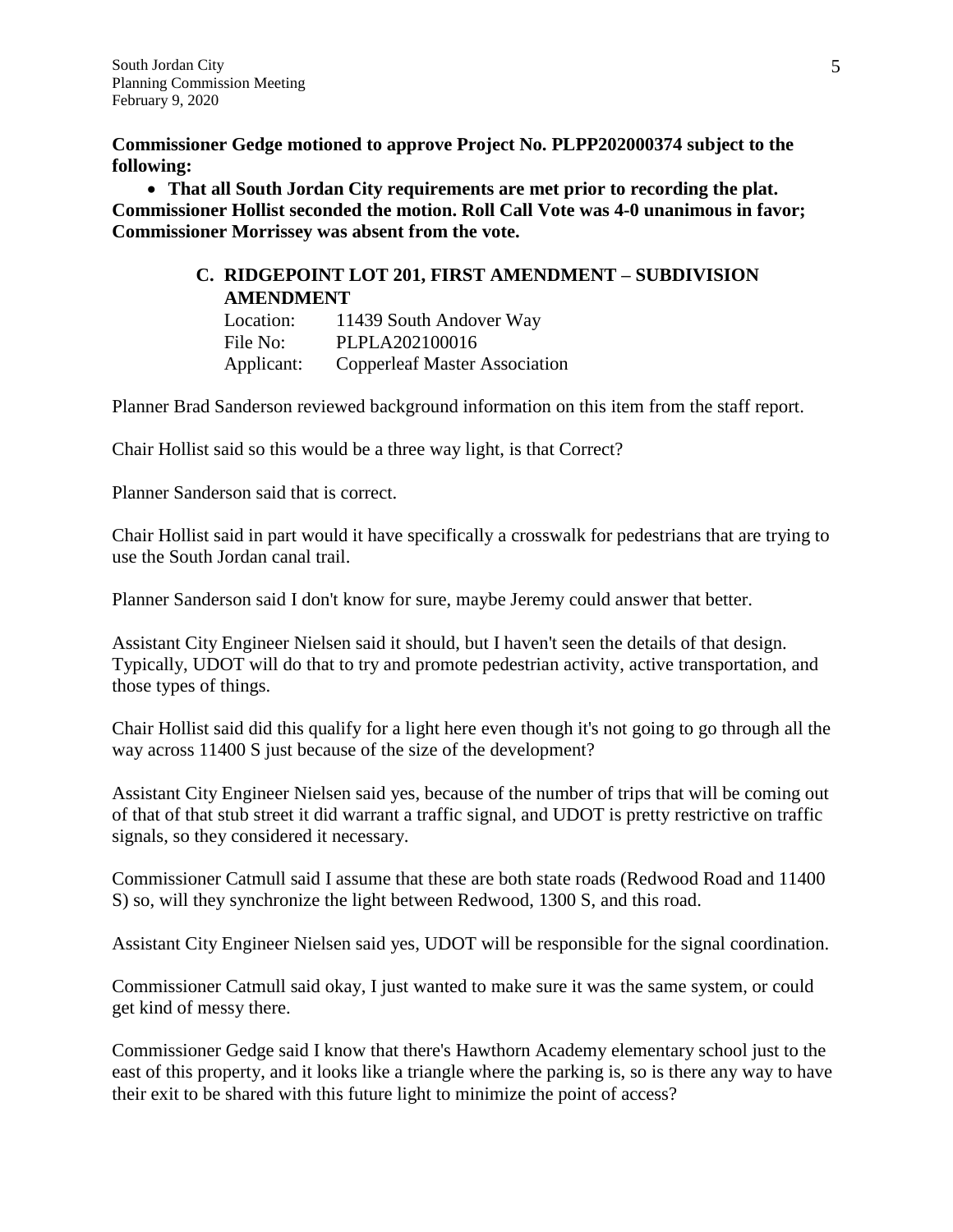Assistant City Engineer Nielsen said I think we would love it if we could, but there's a canal that that makes that pretty difficult, and pretty costly to be able to make that happen.

Commissioner Gedge said historically, has the City ever approved something similar to this type of subdivision amendment, and parcel off a small chunk and sell it to the state (UDOT).

Commissioner Morrissey arrived at the meeting.

Planner Sanderson said I I'm not aware of any, I'm sure it's probably happened, but I can't think of any off top my head.

Commissioner Gedge said I'm assuming they've done it in other Cities, because I know they've done it in another City where I served on the Commission, but I was just wondering if South Jordan had any historical precedence.

Assistant City Engineer Nielsen said I don't recall any issues like this. I think as staff we were trying to encourage UDOT to accept an easement, so that we wouldn't need to go through this process, but they wanted the full property, so they wouldn't accept an easement.

Commissioner Gedge said just worst case scenario, if we were to deny this and they would have to go through the easement process, would they be able to go above the City to force us to go this route. I know they've done that with other projects in the past but I'm just wondering if they didn't want to take the easement route, do they have it in their scope to do that.

Assistant City Engineer said this is kind of a project where the developer is funding it, it's not UDOT funding this because there's a great need. It's more that UDOT is approving this work, and so the city's trying to work with the developer to make this happen because we can see the need for it. This isn't a big ticket item for UDOT, so there's not a lot of motivation for them to put in this traffic signal.

Commissioner Catmull said do we have a pretty good handle then on how this subdivision, the Academy, and the title company to the east will be offsetting times on the peak load, it is a two block area, and it could get pretty interesting.

Assistant City Engineer Nielsen said there is going to be 15 minutes in the morning, and 15 minutes in the evening it's going to look like a mess when they do the school pickup, and drop off. That's how it is with every school. I hate to say it that way, but there's just a flood of cars that come to the school at the same time, and so it makes it challenging. In some respects it could improve the situation, because it would break up the traffic. The overall the traffic in this area on 11400 S, this is such a massive arterial and these are adjacent to commercial, and residential, that we're adding and it's already built into the capacity of the road.

Chair Hollist opened the Public Hearing to comments. There was none. She closed the Public Hearing.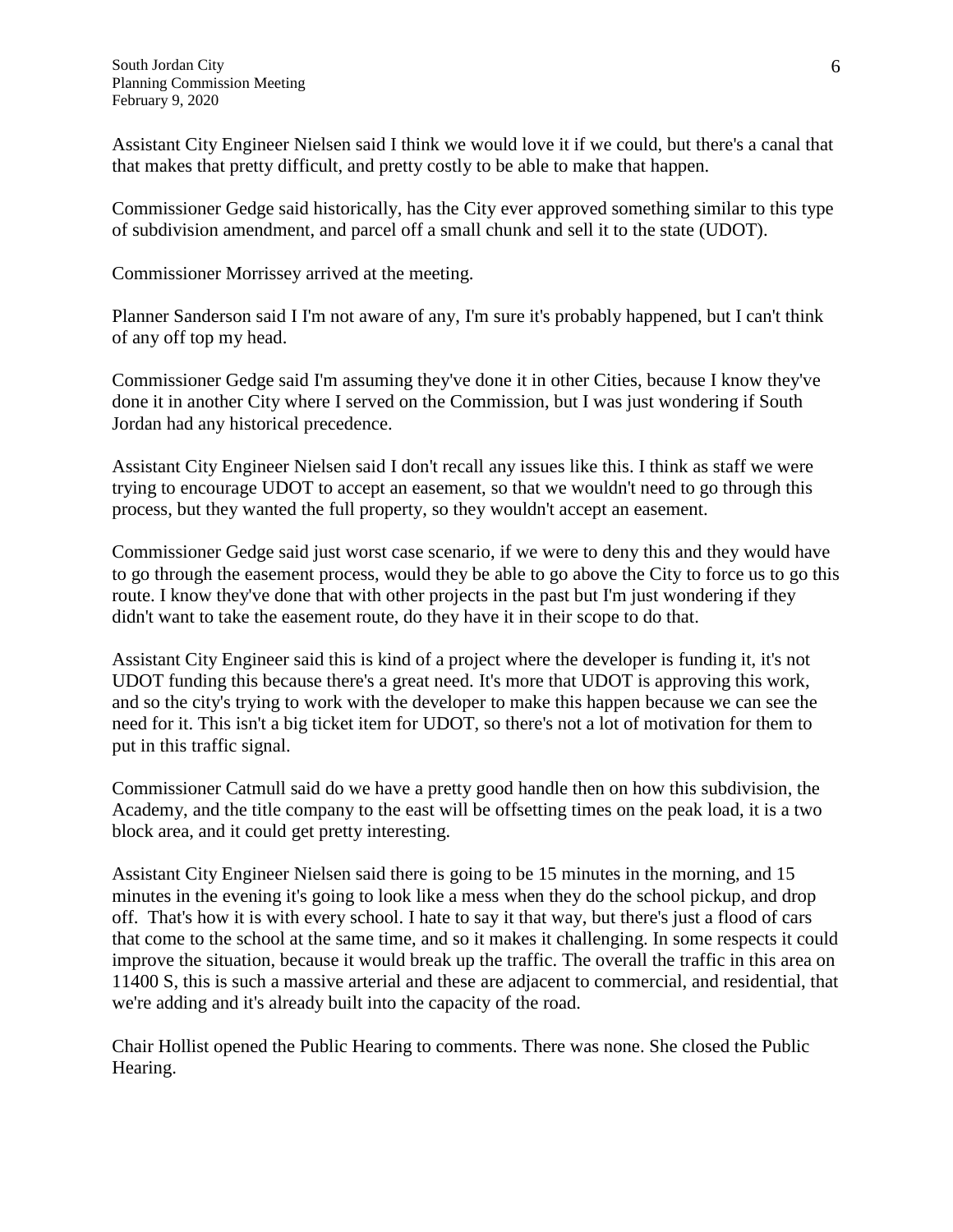**Commissioner Gedge motioned to approve the Ridgepoint Lot 201 First Amendment, Subdivision Amendment, file number PLPLA202100016 as proposed. Commissioner Hollist seconded the motion. Roll Call Vote was 5-0 unanimous in favor.**

# **D. JORDAN VALLEY TECHNOLOGY CENTER PHASE 1 SECOND AMENDED SUBDIVSIION AMENDMENT**

| Location:  | 698 W. 10000 S.                 |
|------------|---------------------------------|
| File No:   | PLPLA202100010                  |
| Applicant: | David Dixon, Dixon Architecture |

Planner Damir Drozdek reviewed background information from the staff report.

Chair Hollist said is the owner of the land being brought into this development agreeable to this?

Planner Drozdek said yes they are. I think I included with the staff report, or the subdivision amendment the site plan owners' affidavit. It's from Mike Roderick, and he is over the Pheasant Hall development, which is where they're getting the property from.

Chair Hollist said I saw that there was a letter that indicated what size of area was going from one to the other. I just wanted to make sure I understood that there was an agreement that this exchange was going to happen.

Commissioner Gedge said approximately how many new parking stalls will be created by this application.

Planner Drozdek said roughly about 250 extra stalls.

Commissioner Gedge said and just because I can generally see this out of my bedroom window and this lot has a lot of empty space during the day, so what is maximum allowed parking? It just seems like another 250 stalls just seems a little excessive.

Planner Drozdek said we don't have a maximum so it's not something that we can enforce as the city, we have minimums but we don't have maximums. In this case I think the building is switching ownership and the new owner, feels like they need more parking. I don't know if that's due to they're going to be having more employees , or its going to be more dense within the building, I don't know what they want to do.

Commissioner Gedge said with 250 additional parking stalls and this is off shields lane, which is a 25mph road, so what is going to be the potential impact for the road there? I am just a little concerned assuming at least 250 more trips each way, a day.

Assistant City Engineer Nielson said with shields lane being the minor collector, it's going to continue to see more trips as time goes on and development continues, but that has been accounted for in our transportation master plan, so we didn't have a have a concern with this.

Chair Hollist said how many parking spots are on this property at this time.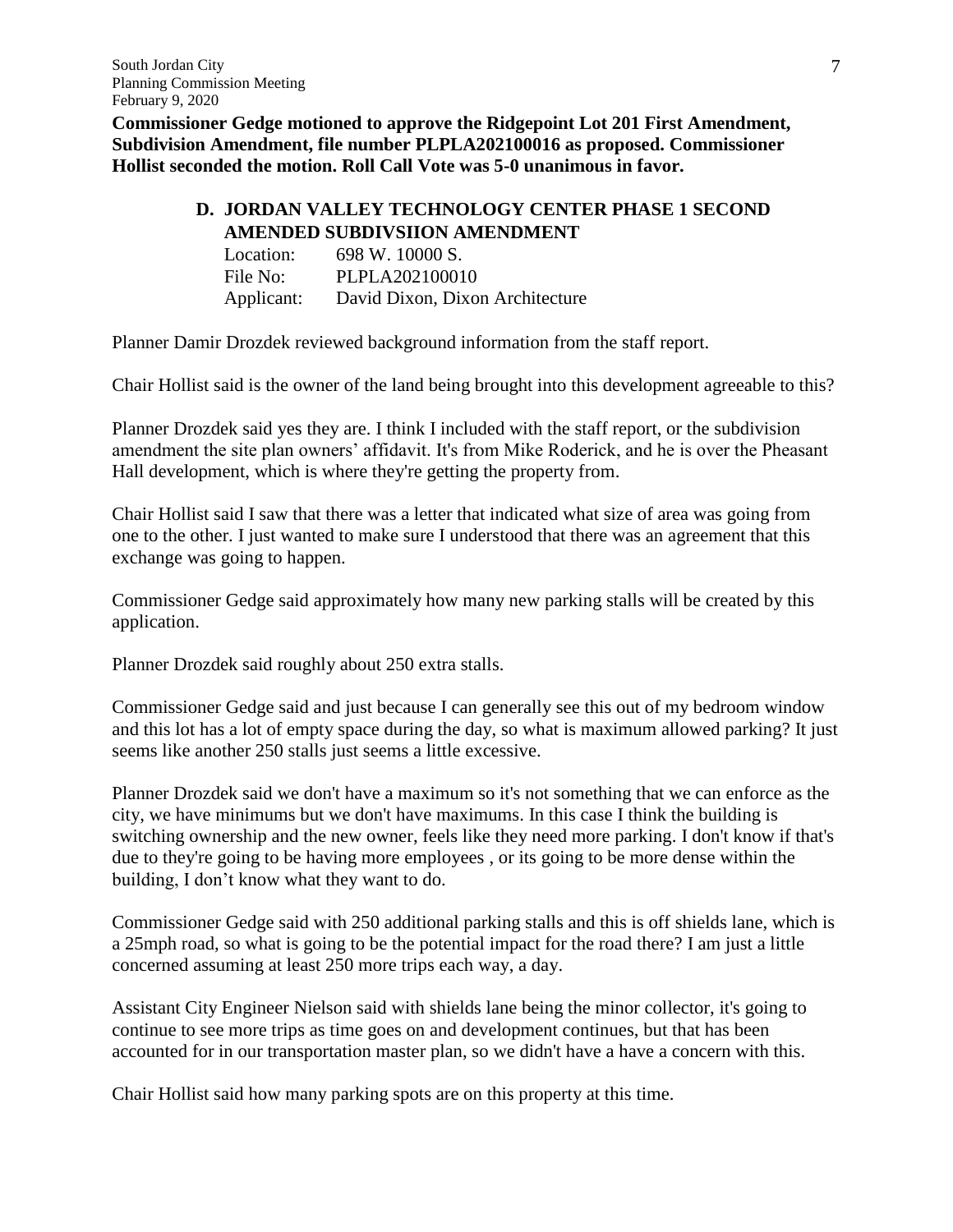Planner Drozdek said their survey showed 457 stalls, and the site plan shows 689, so it's a net gain of 232. It sounds like it's 50% more from the existing.

Commissioner Catmull said it looks like at least a sizable portion of them would be closer to the building. If I'm reading this right there's a lot of parking that's added close to the building with clusters between those two buildings, and then there's a bunch of parking added at the end of the parking lot, or the property, and the subject area today. If that's the case, I imagine that they will build another building out in that area, so I guess I'm just trying to figure out how that a parking lot might get divided. I guess if we divided the property and they divided the parking agreement, then it would not an issue. If that's a new building is there something that we need to be aware of from a code perspective that might factor into tonight's decision.

**David Dixon, South Jordan** – said I am representing the applicant, but I don't know too much about the new tenant other than their required requirement was for 700 parking stalls, and that is what they requested. There was some negotiation that went on to reduce that number to the number that we were able to provide them, along with a couple of amenities that they asked for such as: pickup ball court and a half- court basketball court, so we got those things included on the site, and that's about as far as we could go with what they had requested and they were agreeable to what we provided.

Commissioner Gedge said I know they've requested 700 stalls and this is within walking distance of the South Jordan front runner station. Are they going to be in any discussion regarding the need for 700 stalls and mass transit being within walking distance?

Mr. Dixon said they didn't mention that, they just told us what their requirement was in order to occupy the building. We did question whether they really needed all 700 stalls, because it's unusual for a tenant to need that many, but that's what they required.

Commissioner Gedge said I assume it would have to be in industrial use to be able to occupy this building, so can staff confirm that?

Planner Drozdek said I don't know if we're getting ahead of ourselves, that's probably something we can talk about with the site plan application. The next application is the site plan amendment, but to answer your question, "office uses" is a permitted use.

Chair Hollist opened the Public Hearing to comments. There was none. She closed the Public Hearing.

Commissioner Gedge said I was blind copied from a resident today on this application, I'm not sure if anyone else was notified from Mr. Mark Halliday, so I want to make sure that it is put into the record because he had some questions about this application, or it might be for the next application regarding the site plan.

Chair Hollist said let's read it in to the record now, before we vote on this item.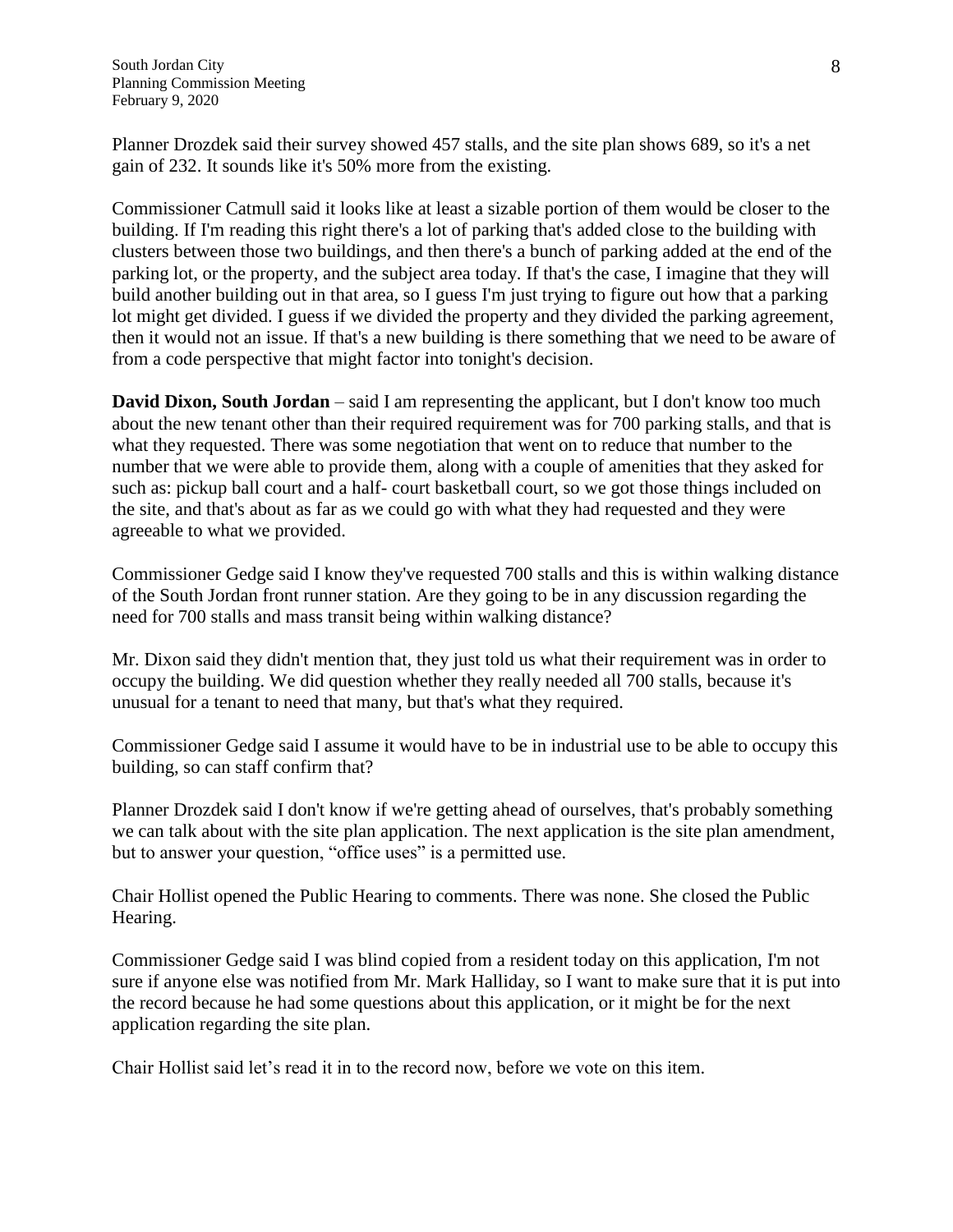Upon review of the development plans for the David Dixon parking lot expansion I could not see any indication of the piped irrigation ditch that is located on the East side of the proposed development area. This ditch carries water from the East Jordan canal into Dry Creek (at the location of the proposed development) then into the Jordan River.

- 1. Was it an oversight in not indicating this ditch on the architectural plans?
- 2. How/will this ditch be impacted in the development?
- 3. Has the Weir Master of this ditch been contacted about the development?

Thank you for all you do and for addressing these issues.

Marc Halliday 561 West 10000 South South Jordan, Utah 84095

Chair Hollist said thank you for presenting that to us.

Chair Hollist said Planner Drozdek or Mr. Simonson can you direct us, if this is an issue that we need to address on this application or the next one.

Planner Drozdek said in my opinion, it would be the next application. It is a subdivision plat amendment and it is going to record a new property line. When it comes to improvements, a site plan application would be more appropriate to address any improvements existing or proposed.

Assistant City Attorney Simonson said I have the same opinion as Planner Drozdek.

Okay, if there's no concerns or discussion on this issue then I will entertain a motion.

**Commissioner Catmull motioned to approve the Jordan Valley Technology Center subdivision plat amendment, File No. PLPLA202100010. Commissioner Hollist seconded the motion. Roll Call Vote was 5-0 unanimous in favor.**

## **E. IVANTI AT JORDAN VALLEY TECHNOLOGY CENTER SITE PLAN**

Location: 698 West 100000 South File No: PLSPR202000372 Applicant: David Dixon, Dixon Architecture

Planner Damir Drozdek reviewed background information from the staff report. There was an email mentioned in the previous application and I was contacted by a water user, or a ditch user that reached out to us asking if we knew about an irrigation pipe. We do not know, we don't have any records of any irrigation pipes on that property. We've reached out to the applicant and their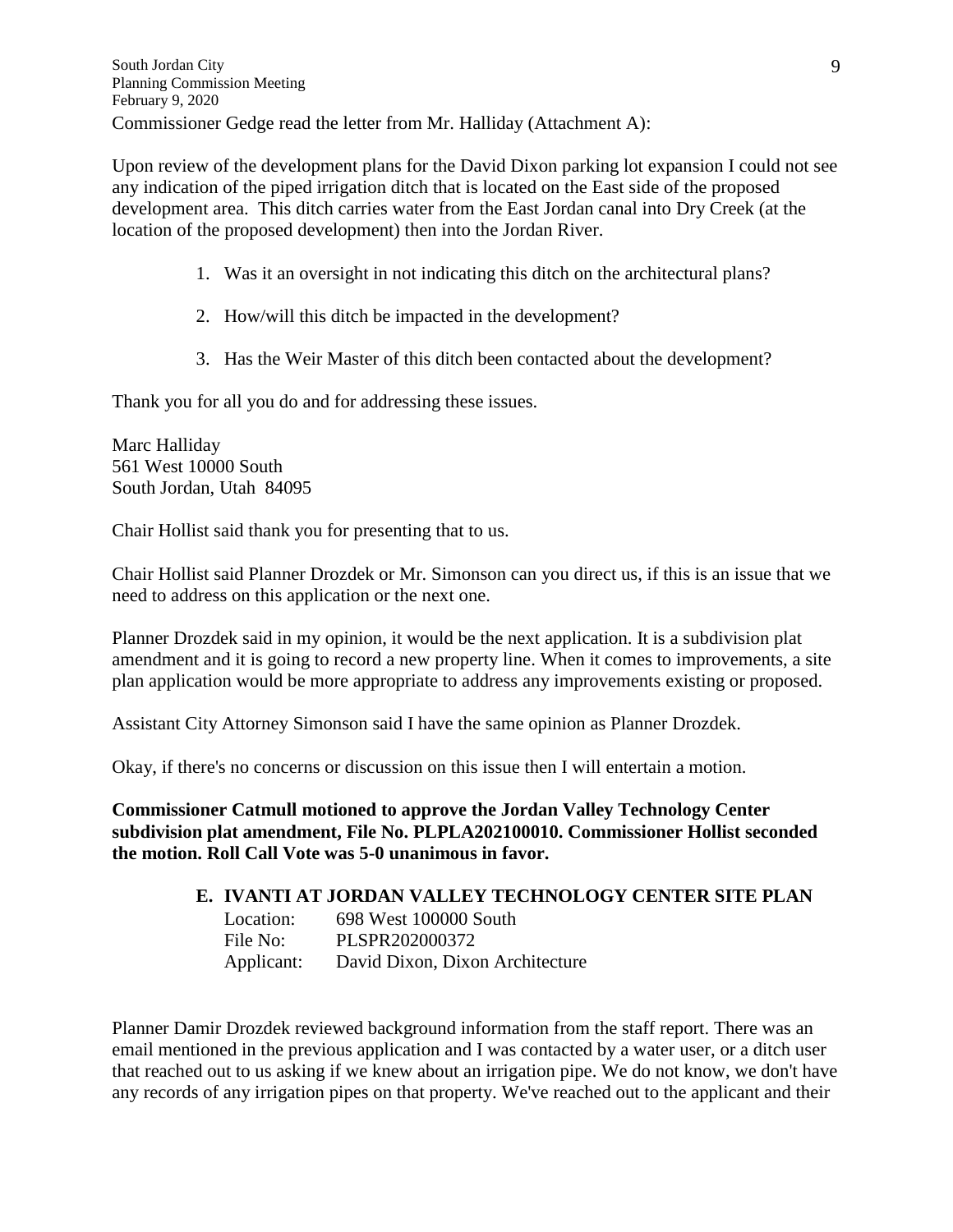project designer engineer to see if they had any knowledge of the pipe, and they got back to us saying that they would have to look into that, but as of today they had no knowledge of any irrigation pipes that were mentioned in the email. In that case, if there is an irrigation pipe and there's any substantial changes to the site plan, we will bring the site plan back to the Planning Commission, but if the irrigation pipe doesn't exist and the changes are minor, I don't see a need for this to come back if it gets approved tonight.

Chair Hollist said who is responsible for recording and maintaining the water right related to ditches, and etc., if for some reason it hasn't been recorded correctly, but it does exist. Is this like roads where they have certain rights just because it does exist, and it needs to be protected even if it hasn't been officially recorded?

Assistant City Attorney Simonson said am not sure how to answer your question. In general, water rights are managed by the state engineer, and as far as the actual right to divert water and use it, we may be talking about an easement, or drainage, I'm just not sure what we're really dealing with, so I would really need some clarification on that.

Chair Hollist said I'm not exactly sure precisely where he's claiming the ditch is, but it is obviously concerned to him.

Commissioner Gedge said I have a feeling he just blind copied me. I represent his district, but I have no further insight. I don't think there's any reason in my opinion, why this should hold up with this project, just because of the water issue. Planner Drozdek said if it looks minor enough it is something that can be resolved, or if it is bigger it would come back to us anyway.

Chair Hollist said so staff can you confirm that should this residents concern be valid, that his water would not be cut off.

Planner Drozdek said we wouldn't let that happen if they have water rights, we will not just cut them off, they will have to keep getting their water as they have been so far so. But, if that forces a change to the plans then then you would see it again, and we would have to bring it back to you to get it reviewed, and approved again.

Chair Hollist opened the Public Hearing to comments. There was none. She closed the Public Hearing,

**Richard Dixon, South Jordan (Applicant)** – said just one thing that we noted today. The existing property line has a barbed wire fence along the east side of the property, and we would like to take out the barbed wire fence in conjunction with this project and put in a 4ft. tall black coated chain link fence along the East revised property line, if that's acceptable the City.

Planner Drozdek said p per city code, I think that's fine.

Commissioner Gedge said my only concern is the number of stalls, and what will happen if this changes tenants. In the last little while it's been vacant and now we would have nearly 700 blacktop parking spaces that are right along the Jordan Parkway not being used. That's my only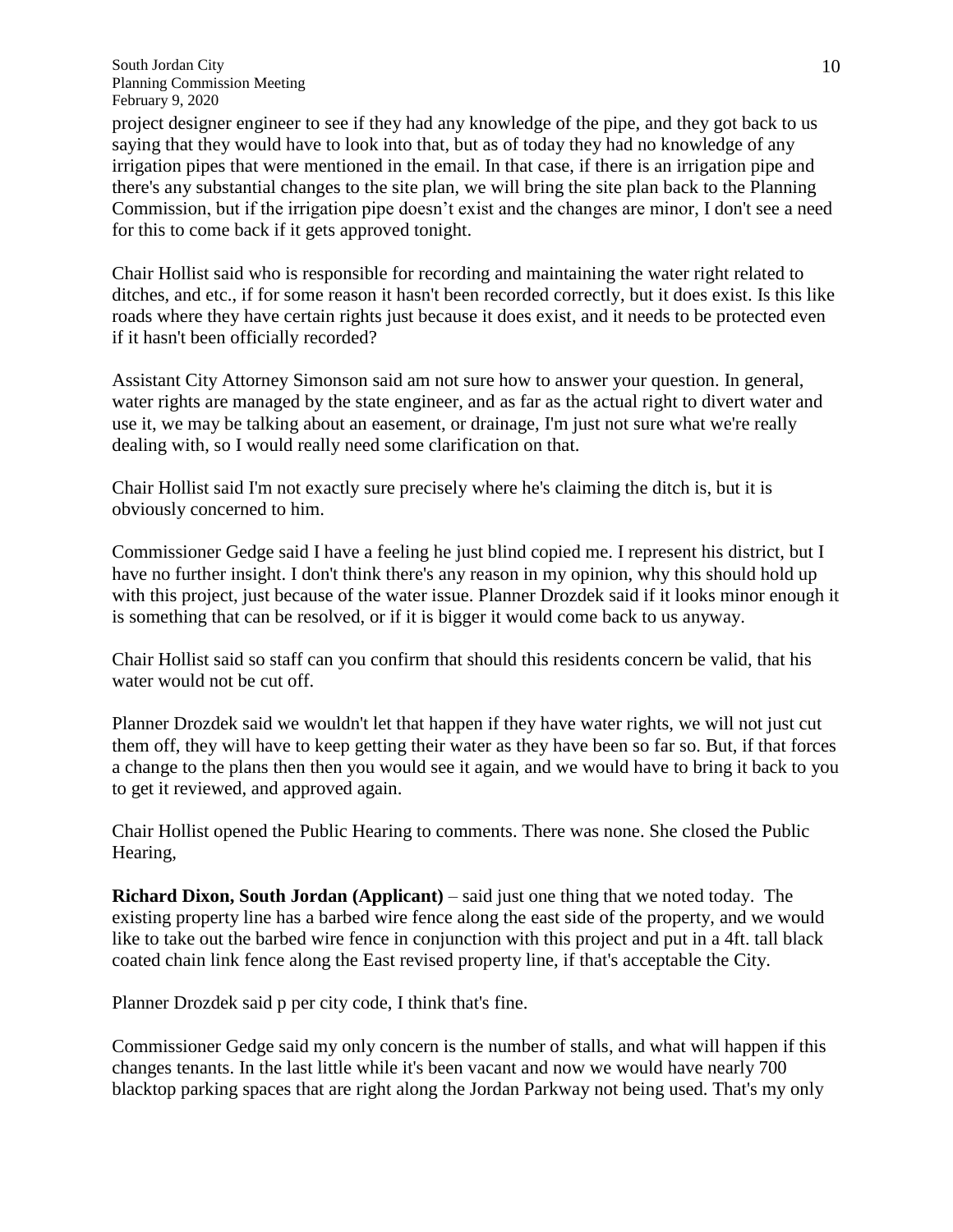concern, the sheer number. I don't think there is anything we can do to prevent it, I would just like it stated for the record.

**Commissioner Gedge motioned to approve application PLSPR202000372 to allow for construction of additional surface parking area on property located at 698 West 10000 South with a condition:**

**That existing water rights be honored as currently used.**

**Commissioner Hollist seconded the motion. Roll Call Vote was 5-0 unanimous in favor.**

#### **F. HULL PRELIMINARY SUBDIVISION**

| Location:  | 9811 S Dunsinane Drive |
|------------|------------------------|
| File No:   | PLPP202000356          |
| Applicant: | Dale Hull              |

Planner David Mann reviewed background information on this item from the staff report.

**Dale Hull, South Jordan (Applicant)** – said I just want to tell the staff thanks very much for their cooperation and hard work on all that they do to help citizens like me to make these kind of things happen. And just so the commission knows, I am already under contract with a builder to put two very nice homes on these lots, and so it will actually make the entire area consistent with the nice subdivision that is already is.

Chair Hollist opened the Public Hearing to comments. There was none. She closed the Public Hearing.

Chair Hollist said we've seen this and discuss this one, and it looks like this is about what it was like when it came for the rezone. Do you have any concerns that we need to work through before we make a motion. If not, then I will entertain a motion on this item.

**Commissioner Catmull motioned to approve File No. PLPP202000356 to create a 3-lot subdivision, located at 9811 S Dunsinane Drive, as presented to the Planning Commission. Commissioner Hollist seconded the motion. Roll Call Vote was 5-0 unanimous favor.**

## **IX. LEGISLATIVE PUBLIC HEARINGS –**

## **A. MUSICH PROPERTY REZONE**

**Rezone from A-5 (Agricultural) to R-1.8 (Single-Family Residential)** Location: 11350 South 2270 West File No: PLZBA202000385 Applicant: Jeremy Johnson

Planner Brad Sanderson reviewed background information on this item from the staff report. He included (Attachment B) and email from a resident.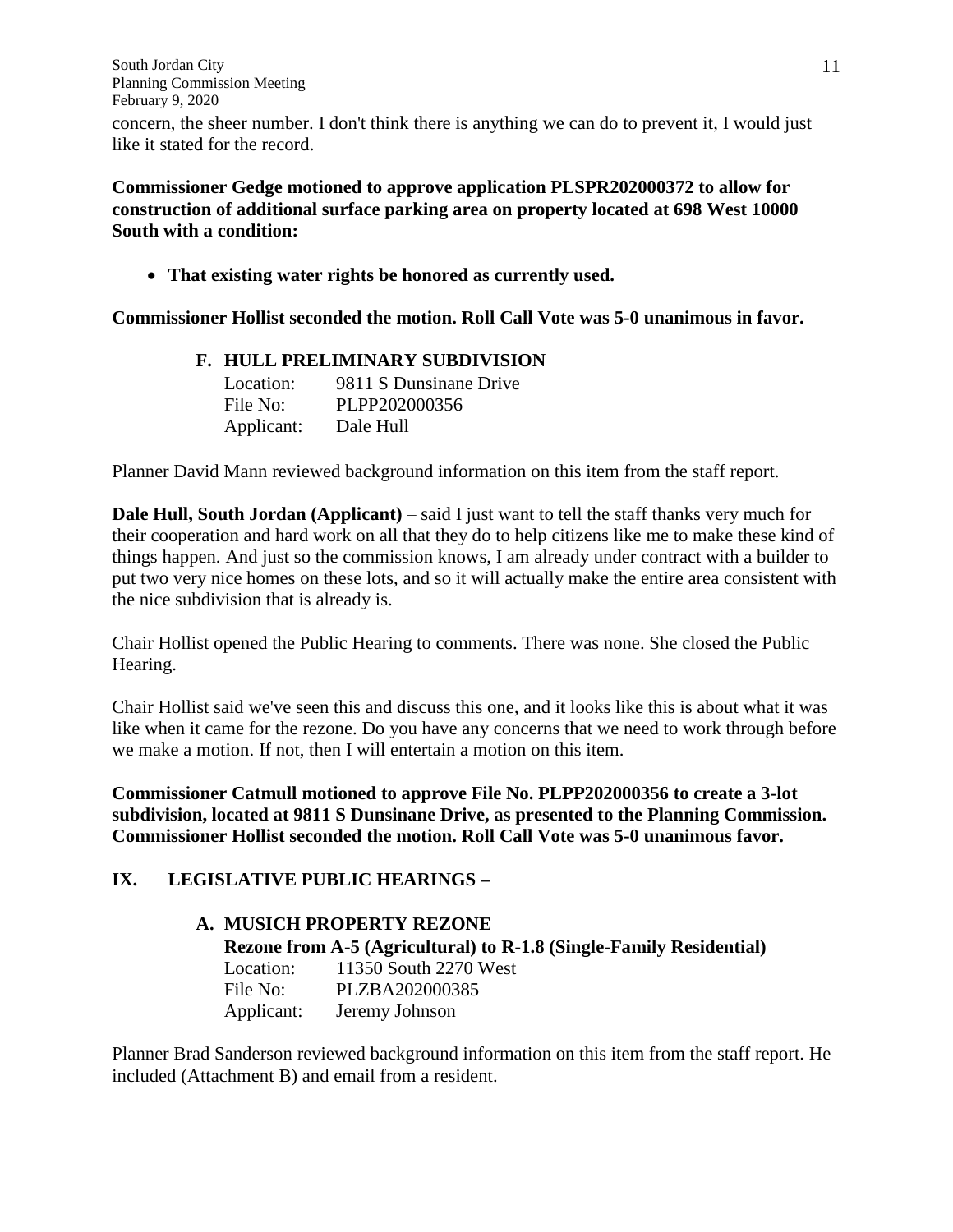Chair Hollist said thank you Mr. Sanderson. Let me restate something you said to make sure I understood it. What we're deciding tonight is just a rezone. If we were looking at frontage, or if a road was going through, or things like that, that would be addressed in a future application. We're not making decisions like that tonight.

Planner Sanderson said that is correct.

Chair Hollist said I have a follow up question. We have seen applications from staff that are zoned for a specific zoning, and the applicant is obviously trying to get as many subdivisions as they are allowed based on the zoning. It seems like sometimes staff works with them to be creative to get that maximum lot number. If we give them this zoning are we committing to in the future of having to make exceptions for frontage requirements so that they can gain this second lot?

Planner Sanderson said in the R.1-8 zone they do require a minimum 90 feet of frontage that's supposed to abut a public right away. We've talked about this internally, but I don't know if we're going to require it at this point, or at a later point for them to dedicate their portion of that road and just not improve it, or not fully improve it. If the adjacent property to the east and others on that lane, if they were any development opportunities, or if the city needs to come in at a future date to acquire property, I don't I don't anticipate that there's going to be any special requirements. The only thing I anticipate, is that that city code requirement does require 90 feet of frontage abutting a quote, unquote public right away. I know the engineer has a little bit of discretion when it comes to those roads, but I really don't know how that's going to play out with respect to the code requirement, other than, on a very strict review they could possibly have to dedicate some frontage there to meet that requirement. It's not ideal for the city to own a piece of right-of-way that you have to kind of leapfrog over private property to get to. We certainly don't want to be stuck with a liability of maintenance of that until it is improved to our standards. There is a lot of back and forth discussion, and I just don't have an answer for you on that. But as far as the lot size goes, they wouldn't be able to get more than two lots period in this zone, and the density wouldn't allow it anyway.

Chair Hollist said I have one follow up question. In your justification for proving this, you site the general plan, and it meets what our land map shows. When they come and want to give us their sub-development plan, are we going to cite the general plan, and its goal for having two access points for all neighborhoods. I am guessing that that's going to be the main issue tonight, when we hear from the public.

Planner Sanderson said if it's not an issue tonight, it probably ought to be raised at the subdivision process. Again, even if it is raised at tonight's meeting I just don't have an answer on whether that road to the north that is a very long dead end road, whether it was intended to connect through or not. But unless the ones that acquired additional property on this private lane, or if those land owners are willing to dedicate that property, I just don't anticipate that this road would connect as a result of this development. I think adding one more lot, really doesn't have a substantial impact that would warrant that.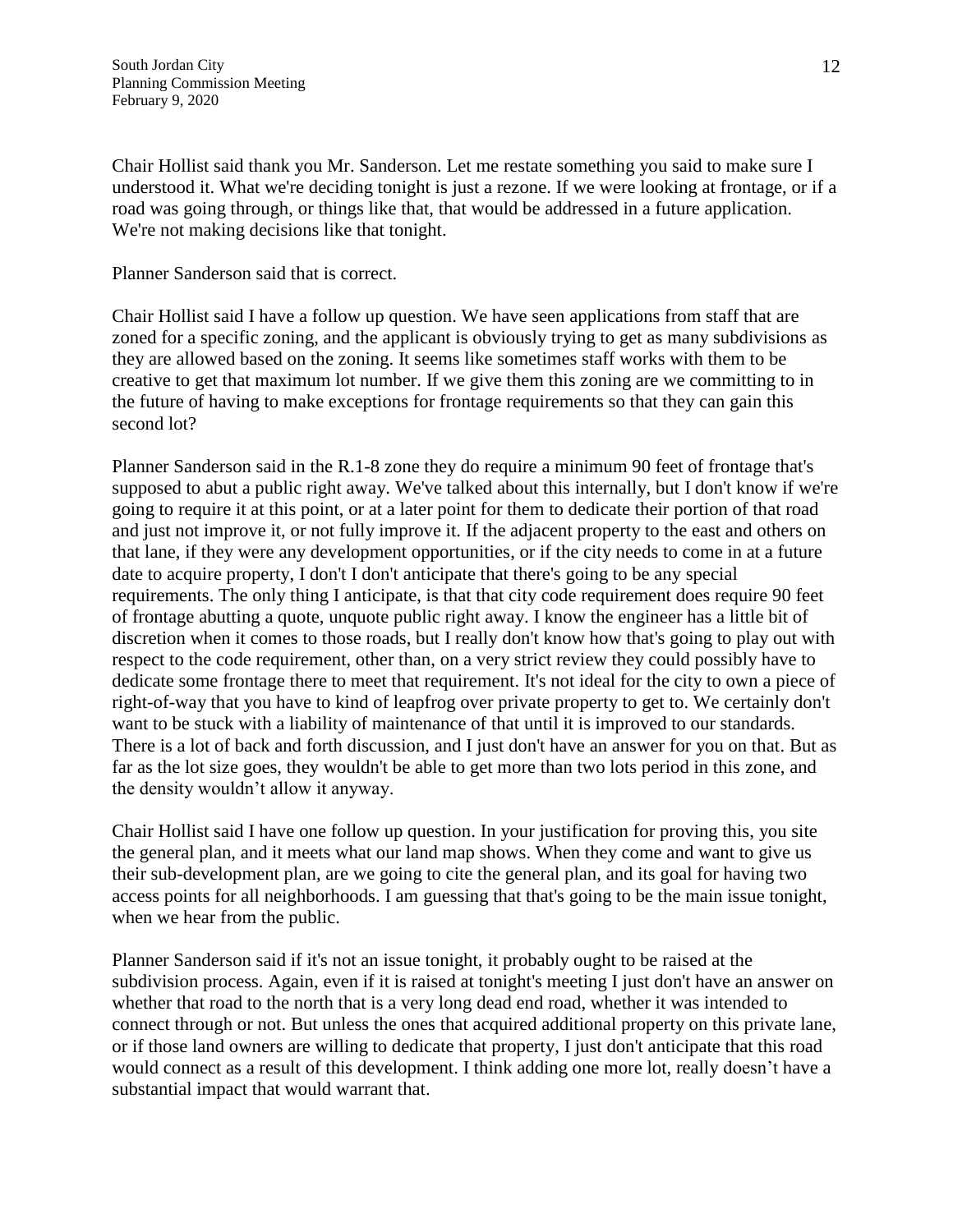Chair Hollist opened the Public Hearing to comments.

**Richard Murray, South Jordan** – said I just wanted to clarify to the commission that this is a dead end road and there is one point of access to it. I think you mentioned it's a private road and it's not maintained by the city, the state, or anybody else. We know the intent is to build another home on the north side of the lot, are there restrictions that the City places on hours of building to control the noise and access. Ours is a private road, as I mentioned, it's not maintained by the government in any way. It's a narrow road, it's an old road, and we have concerns about the impact of a 60,000 pound cement trucks, and shuttles, and what it may do to the road, and who is responsible for any damage to the road. Also, I mentioned it's a dead end street, it's very difficult to get small vehicles let alone big vehicles down to the end without using our private property to turn around on. I will reiterate, I don't want 60,000 pounds cement trucks on my property. They've already moved heavy equipment onto our property when they removed trees this last weekend, so I was wondering what avenues I have as a as a resident to prohibit that with the builder, and is there any enforcement provided by that by the City. And then lastly, I would just like the name of an actual person, or an office, so if the contractors damage property, or trespass on to our property. You really have to see it, there's literally no way you could build a big house there without accessing our property. There was a question that came up during the hearing, and Planner Sanderson mentioned something about it being new, and I'm sure it is new to the residents of Triple Crown as well. I understand that there may be a requirement that our property could be seized to widen the road, or to provide access into that neighborhood. I would like someone to elaborate on that.

**Sandy Ewing, South Jordan** – said I live three houses just north into the next subdivision. We are concerned that this paves the way for a two way access, and the road to go through making that a thoroughfare. We have a very quiet wonderful street right now and we're very concerned that there would be an access to 11400 south, which would be bad for this street.

**Thayne Sanders, South Jordan** – said I am two houses north of the property being discussed. I just want it on the record that I have the same concerns that Sandy Ewing mentioned. I heard this is not being addressed tonight, In terms of the street, and what might happen to that, but I want to make sure that we are made aware as neighbors of when that next meeting would be held to address the street.

Chair Hollist closed the Public Hearing.

Chair Hollist said the first concern was from Mr. Murray, and he was worried about the restrictions and the hours during construction. Would you enlighten us as to what the city's code is on this issue? And the second question was, when would building begin and how long would it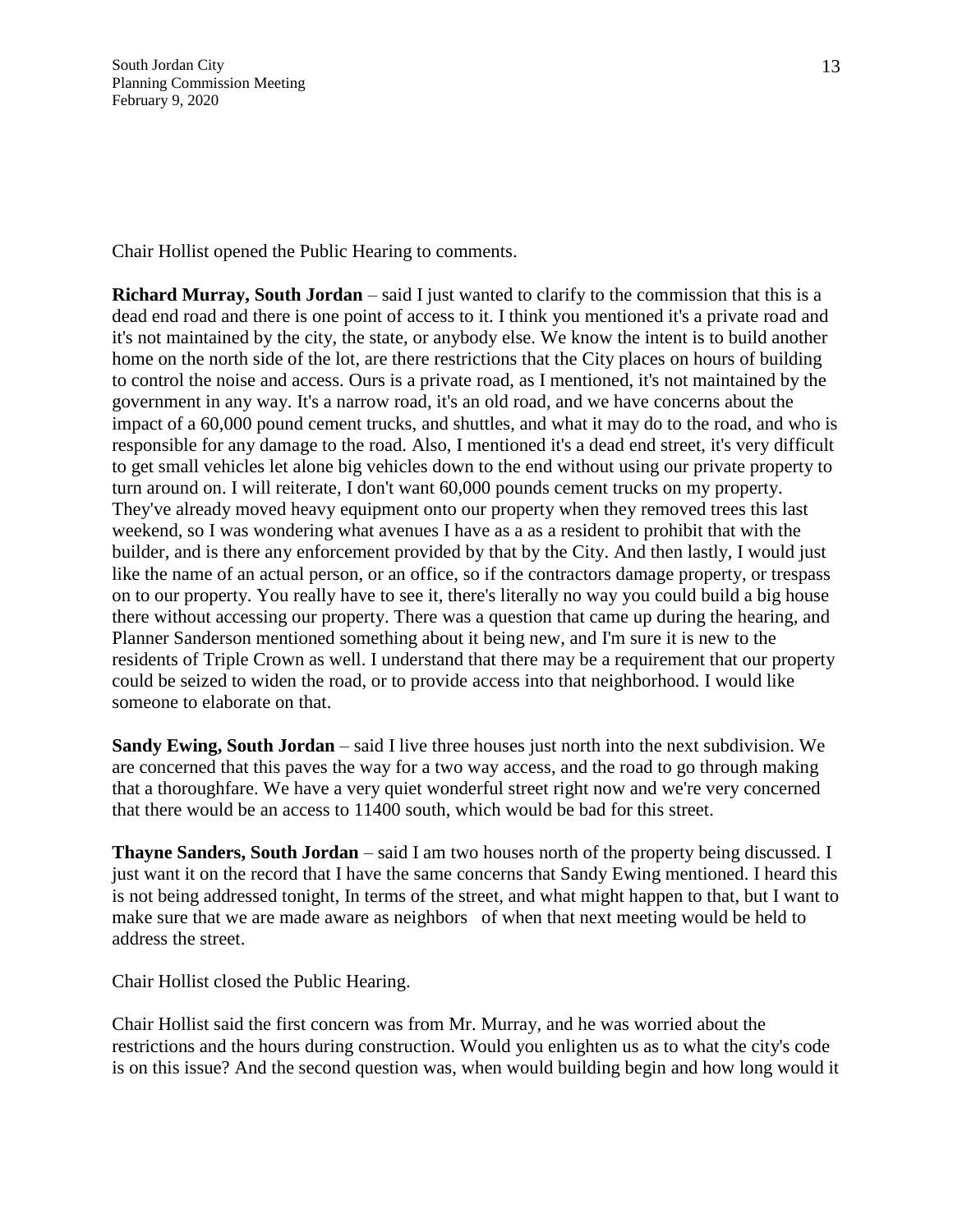last? I don't even think they can move forward until they get this rezone and then bring us a subdivision plan staff can you elaborate.

Planner Sanderson said I really couldn't answer that question, but they would not be issued a building permit until the property was rezoned and it was legally subdivided. We anticipate that depending on the outcome of this meeting and whether you forward a recommendation City Council, or if it gets tabled, that there will be a follow up City Council Meeting on March, 2, 2021. A new notice will go out probably tomorrow, but again that is pending the outcome of this meeting, but the same residents that received the first time notification, will be notified again. I don't know when subdivision date will be, because they will have to get a survey of some kind and that could take some time, it could possibly take two or three months, so it may not be till spring, or summer before you see a third notice come out on this application, so then we can maybe attempt to address a lot of these other questions.

Planner Sanderson said I will continue with the rest of the questions if that is ok.

Chair Hollist said yes, proceed.

Planner Sanderson said regarding the question about the business hours. The hours of operation the city has are generally from 7am to 10pm, and they can operate as far as building construction goes, whether that be for road improvements, or just building a house, or whatever it might be. Generally, our business hours prohibit night time hours. As far as the private road goes, it is a private road, I don't know that I have a real good answer on this one. My suggestion would be to take some pictures or some video of the road that you currently have before any construction starts, maybe fly a drone over if you have access to water, and document what condition that roads in, and then again after the construction. This is assuming that this gets approved, and they get that far.

Assistant City Engineer Nielson said the only other thing I would add, is where it is a private road, the city would not get involved because it would be a private matter that would need to be resolved with the owners.

Assistant Attorney Simonson said I agree with what has been shared, but we've got to keep focused on the fact that what we're here for is a rezone. I think all the concerns that have been raised by the neighbors are legitimate. I think if I lived there I'd be asking myself that the same questions, but all we're dealing with tonight is whether this is a reasonable use, and subdivision of this property. We are going from an agricultural zone to a zone that is anticipated by the general plan of the city, and if they weren't allowed to rezone to this particular zone that they're asking, it's hard to see that they would qualify for anything other than just continued agricultural. So, it is true that when we shifted from an administrative hearing to a legislative hearing, which Commissioner Hollist plainly noted that we were doing, the standard for determining a rezone under a legislative hearing and is just whether it's reasonable debatable. In other words, if it goes before the Council and they didn't deny the rezone, they don't have to show all the substantial evidence that you have to show under an administrative hearing. All you have to show is that what they have done is reasonably debatable, as reasons for doing that, and that same standard ought to be applied for the recommending body, the Planning Commission. So, tonight, you have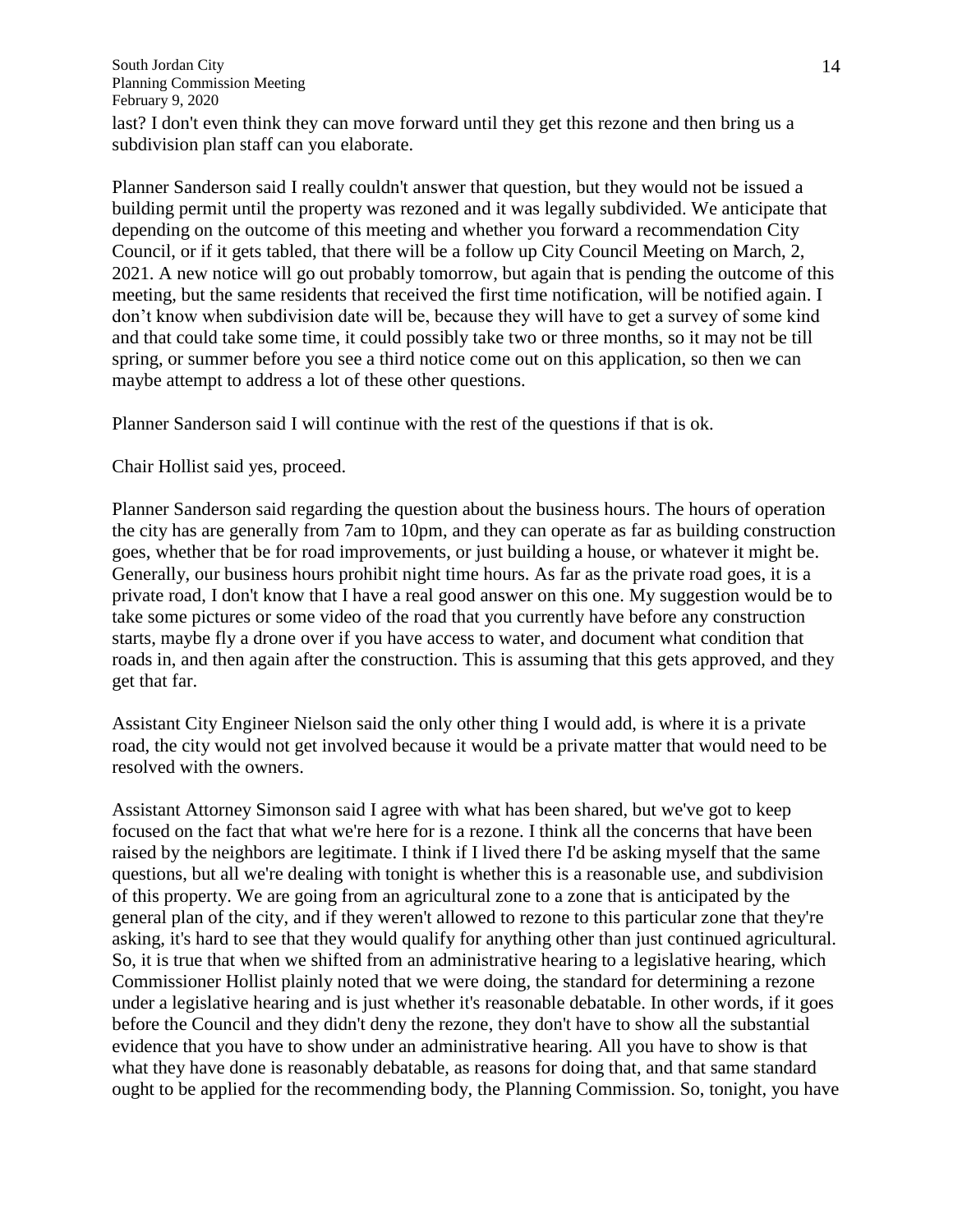to assume that they have access to the property. If they don't have access to the property, then that's a substantial problem, but as Jeremy indicated that's not a city issue.

Planner Sanderson said so with that said, I'll, just skip over questions 4, 5, and, 2, because I don't have the answers, and maybe, now's not the appropriate time to address those. As far as number 6 goes, the applicant on file for this reason application is Jeremy Johnson. If you want to call me tomorrow or sometime later on I can certainly pass along his contact information. There was a question about property acquisition and if the government would seize property. There's a whole procedure for that, and if that were to happen there would be just compensation, but there are a whole bunch of statues that go into that. There was also a question brought up by Sadie about the road going through. And again, I just don't have an answer for that. At this time, I really focused on the use of the property being changed from A-5 to an R-1.8.

Chair Hollist said the last question was about the noticing, which I think you addressed at the beginning, but I assume everybody who was noticed about this evening would be noticed again for the City Council hearing of this rezone, as well as the subdivision that would come back before us at some point.

Planner Sanderson said yes, that's correct. It's the exact same mailing list that went out the first time and it would be repeat unless someone moves or something, then it's obvious that list to be updated, but it's the exact same area.

Assistant Attorney Greg Simonson said I would like to speak to the issue of taking of the property that was raised by one of the residents earlier. I think that Jeremy in engineering and myself and legal would be the first staff people to learn about anything brewing about an upcoming condemnation. The city does from time to time exercise its power of eminent domain to widen a road or, or serve the public interest, but the city doesn't like doing that. I can tell you that I have heard nothing about anything having to do with this private road, and exercising the power of eminent domain. So, I think that unless the owners of the road wanted to dedicate it to the city voluntarily so the City maintained it, it would be highly unlikely that powers of eminent domain would be exercised on this road.

Commissioner Catmull said would it makes sense to add to a paragraph from stable neighborhood from the general plan I think there's an instruction in there that provides significant enough criteria to measure our decisions tonight, especially at the end of that paragraph.

Chair Hollist said are you saying you have it open?

Commissioner Catmull said, I do have it open, I can read it.

Chair Hollist said why don't you share with the Commission the part that you believe is pertinent.

Commissioner Catmull said it says: a stable neighborhood doesn't preclude any change. It just tries to hold it fairly consistent, any new development, redevelopment, or rezoning within this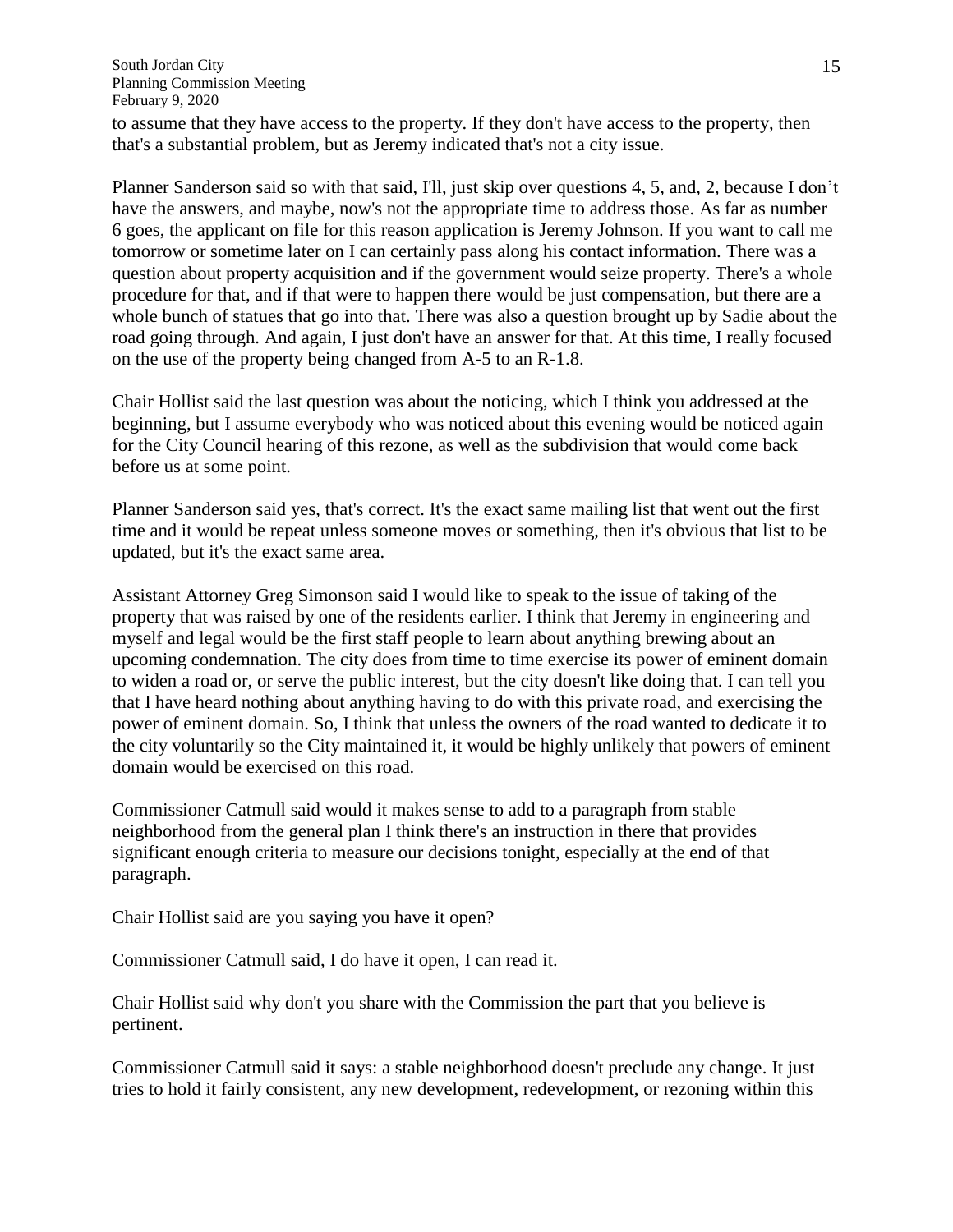designation shall be consistent with the surrounding land use in order to maintain existing character, and quality of life for adjacent property owners.

Chair Hollist said the staff report included e what the zoning is adjacent to this. I don't feel like it is out of character. My main hold up is the concern and it may not even be the concern for tonight, but should this become rezoned, the difficulty that may occur with accessing that further portion of the property with a road, and giving it the frontage that it would require. I don't know that that is something that weighs into tonight's decision, so if you any one on the Commission has thoughts on that I'd like to hear them, but that is my one point of concern this evening.

Commissioner Darby said I think I'm inclined to approve this, mostly because it doesn't immediately authorize them to start building, it just gives them that next step. If they can work out the details within other current laws and regulations, then they can move forward from that point. But right now, all we're changing, and all we would be changing if we approve it is the zoning, which actually doesn't change very much it just gives them the opportunity to start exploring whether they can make this happen, or not.

Commissioner Morrissey said I share similar sentiments as Commissioner Darby as far as how we express that. I feel like this is a move that that meets and moves in the same direction as the surrounding neighborhoods and doesn't alter, or change the current condition in that area. It provides that next step, so I'm inclined to actually approve this as well, unless other evidence is brought forth at this time that would make me reconsider.

Commissioner Gedge said I agree with Commissioner Darby and Commissioner Morrissey. The surrounding area to the west, and to the north is R-1.8, so the only possibility that this could ever be rezoned to is R-1.8, which is under consideration. All the concerns that have been raised, or will be raised, will be addressed in the future processes, so I see no reason why a rezone would not be warranted in this area. Unfortunately, it's not going to stay agricultural forever. I know its right by the equestrian park and all the homes fronting 2200 West there as well, but this seems to be doable and I would be inclined to favor a positive recommendation to City Council tonight.

Commissioner Catmull said I have very similar thoughts, as far as I zoom out and I look at the zoning and it looks more consistent, so it feels more consistent to me, and that we should address the problems that come up. If they come up in the future processes we can we can choose to approve or deny. I think in this case, based on what might happen. It is just whether it is consistent with the general plan, its land-uses, and the other criteria that we have for rezoning recommendations.

**Commissioner Gedge motioned to forward a positive recommendation to the City Council to approve Ordinance No. 2021-01-Z, approving the zone change. Commissioner Hollist seconded the motion. Roll Call Vote was 5-0 unanimous in favor.**

> **B. TEXT AMENDMENT OF CITY CODE §§ 17.30.020.H, 17.40.020.H (ELIMINATING RESIDENTIAL FENCE PERMIT REQUIREMENTS)** Ordinance No.: 2021-06 Applicant: South Jordan City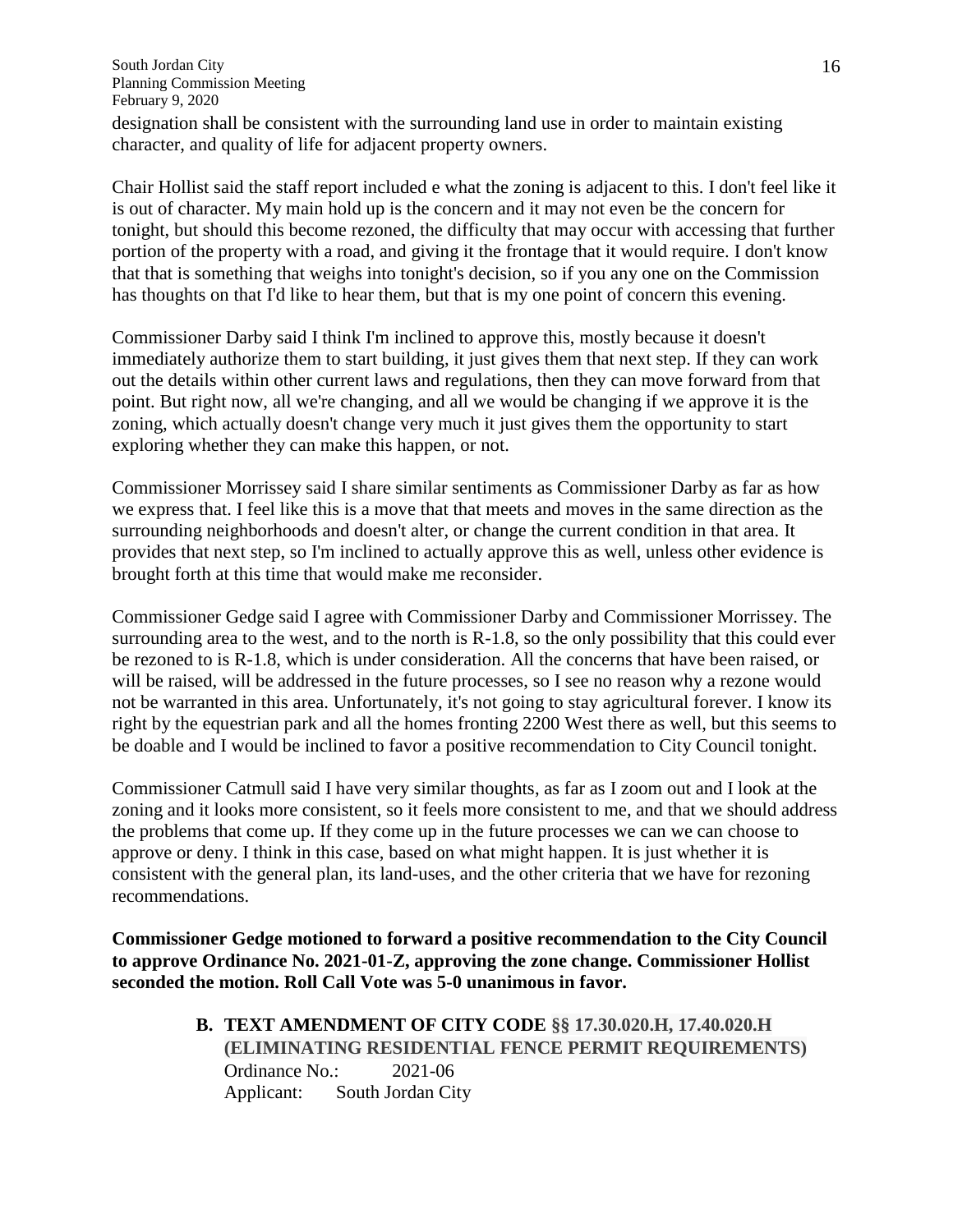Planner Damir Drozdek reviewed background information from the staff report.

Commissioner Gedge said I know this evening we talked about the one item (chain-link fence) and the last meeting we talked about the property abutting Temple Drive, and we actually needed a condition to make sure the fence got installed. So, by adopting and recommending this change to city council, how would that apply to these applications we've seen in the past where we've actually required them, or they were previously part of the City Code and we've had that discussion with the applicants about installing a fence between, residential and agricultural. , I am just afraid that maybe the previous discussions we've had might get skipped. I know you said there will be an educational campaign but I am wondering how that flows down to those previous applications, and how we can ensure that the fences are enacted as what we discussed about those people.

Planner Drozdek said so this only pertains to residential and agricultural property, so it will be fencing between two neighbors, that's what we're eliminating. When it comes to development, either commercial or multifamily that is still going to be enforced, that's not being changed.

Chair Hollist said is this mainly for replacing existing fencing, and new fencing, so let's say you have a new house that goes in and your new homeowner is going to want to have fencing right.

Planner Drozdek said it is for both replacing existing fencing and new fencing. A new home owner is going to want to have new fencing, so in that case they will be required to get a fence permit from the city as well, but with this amendment that would go away.

Chair Hollist said what are the requirements for fencing? I have seen plenty that that opted not to put fencing up but is there.

Planner Drozdek said we don't have any requirements when it comes to fencing materials for side and rear yards, the maximum height allow the six feet, and then the front yard fencing is pretty much prohibited by the City.

Chair Hollist opened the Public Hearing to comments. There was none. She closed the Public Hearing.

Commissioner Morrissey said I don't have any concerns at this time, as far as approving this and updating this change based on the facts that were presented by City staff, limited complaints, and a limited force mechanism in place, I am comfortable with the changes, as well as making a recommendation to City Council.

Commissioner Catmull said I have similar thoughts in the sense that if there's little or no risk you can still enforce what was intended or what's necessary to keep people happy. If it is not being used, why not simplify.

Chair Hollist said I have nothing more to add. I agree with everything that has been said.